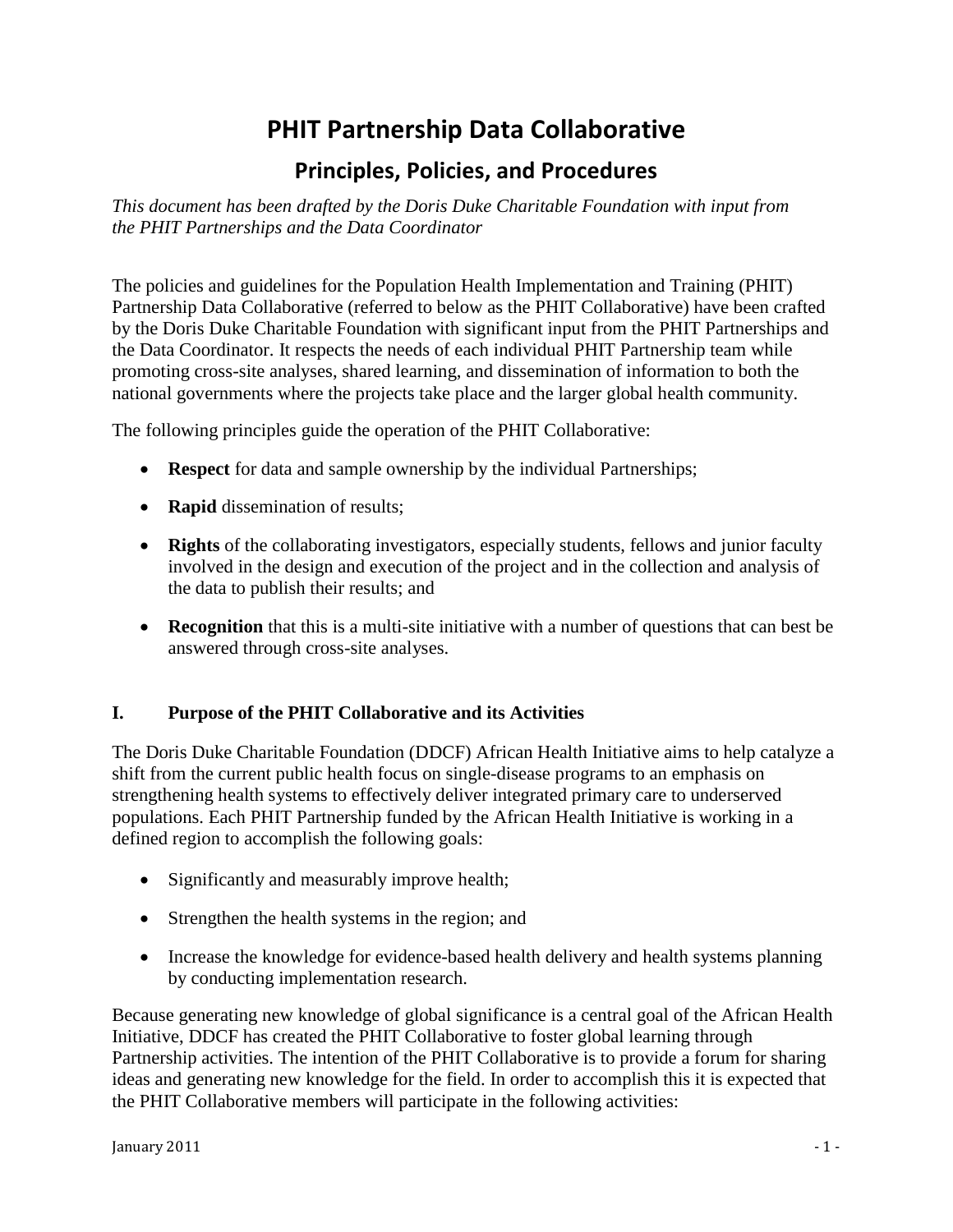- Attend annual meetings, participate in relevant working groups, and communicate regularly, both electronically and in teleconferences;
- Define, collect and share data from all Partnerships that have been jointly agreed upon as "core metrics" and "documentation", and possibly also "common metrics" (described in detail below);
- Participate in cross-site research projects and training activities when feasible and relevant;
- Work to facilitate cross-site data analysis, interpretation, dissemination and use in improving public health policies and programs;
- Publish jointly authored articles in the peer-reviewed literature when appropriate.

#### **II. PHIT Collaborative Members**

**Data Coordinator -** DDCF has contracted with Robert Black and Jennifer Bryce from the Institute for International Programs at Johns Hopkins University to serve as the Data Coordinator for the PHIT Collaborative. In this role, Bob Black, Jennifer Bryce and their colleagues will work with the PHIT Partnership grantees to assure comparable, high quality core and common metrics<sup>[1](#page-1-0)</sup> and documentation collected by each PHIT Partnership, to manage access to these data and to promote cross-team learning. The five specific functions of the Data Coordinator are to:

- Ensure standardization of cross-site data collection and analysis methods;
- Monitor data quality;
- Facilitate core data sharing;
- Promote cross-site learning; and
- Facilitate the dissemination of AHI findings.

*Note – The Data Coordinator's role is limited to cross-site activities and does not include responsibility for the quality or technical rigor of studies conducted on topics that do not address the PHIT Collaborative core metrics or documentation to be shared across PHIT partnerships.*

The Data Coordinator's role in the PHIT Collaborative is a technical and consultative one, not a directive one. As a consultant to DDCF, they will work closely and cooperatively with DDCF staff and participate in the Collaborative Management Committee (see below) to ensure that the main programmatic goals of the Initiative are being met.

ı

<span id="page-1-0"></span><sup>&</sup>lt;sup>1</sup> The 'core metrics' are defined as a set of quantitative indicators that will be measured by each PHIT Partnership. These measurements will be maintained in PHIT Collaborative databases designed to support cross-site analysis and interpretation. A set of 'common metrics' that are measured across at least two but not all of the sites will also be developed and may or may not be incorporated into the PHIT Data Collaborative Database set. See "Cross-Site Data Collection and Scope of Work for the PHIT Data Collaborative" for more details.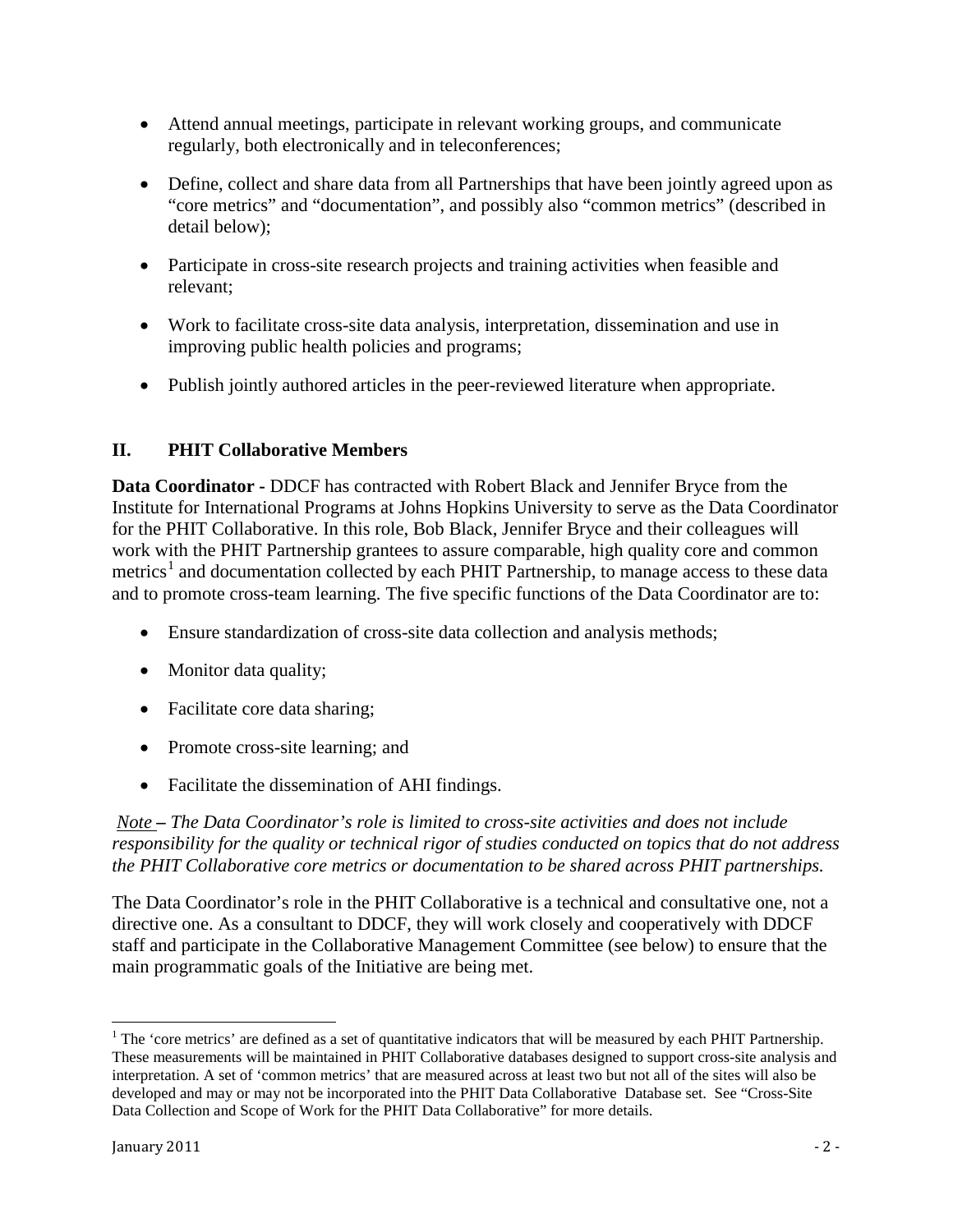**PHIT Partnerships –** Each PHIT Partnership team has a co-Principal Investigator (co-PI) at the sponsoring institution and a co-PI in each of the countries in which they work. It is expected that all of these individuals will participate in the leadership of the PHIT Collaborative activities. In addition, each PHIT Partnership team is composed of many outstanding individuals with diverse expertise in the conduct and analyses of research and other relevant areas and it is expected that, whenever practical, those individuals also will participate in PHIT Collaborative work.

**DDCF –** The Director of the African Health Initiative and other foundation staff will participate in most PHIT Collaborative activities as observers, but the DDCF will not be a voting member of the Collaborative Management Committee (see below).

#### **III. Governance and Management**

A Collaborative Management Committee (CMC) will be formed and consist of a representative from each PHIT Partnership and a representative of the Data Coordinator, each of whom will have one vote. It is hoped that decisions regarding the CMC's recommendations to the foundation will be made largely by consensus. When possible, co-PIs should participate in the discussions of the CMC. Such participation is meant to assure that country perspectives are well represented, as the co-PIs from the sponsoring institutions are all US nationals. Although the CMC voting members will number five, CMC meeting participants may number as many as 10, depending on the additional participants from each PHIT Partnership. It is expected that the CMC will elect a Chair from one of the PHIT Partnerships that will rotate after a term agreed upon by the CMC.

The CMC will make recommendations to the foundation regarding a range of issues involving cross-site activities, including:

- The release of core data to other members of the PHIT Collaborative to pursue jointly agreed upon analyses;
- The public release of baseline and final core data sets as well as documentation and common metrics where appropriate;
- The process and procedures for the public release of data;
- The rank order of the priority cross-partnership research questions proposed by each PHIT partnership that will be pursued by the PHIT Collaborative;
- Cross-partnership training opportunities and opportunities for program-based/shared learning;
- Allocation of extra DDCF funds (expected to be about \$150,000/year beginning in 2010) to support cross-team activities;
- Establishing the guidelines for cross-partnership publications, authorship, and acknowledgements.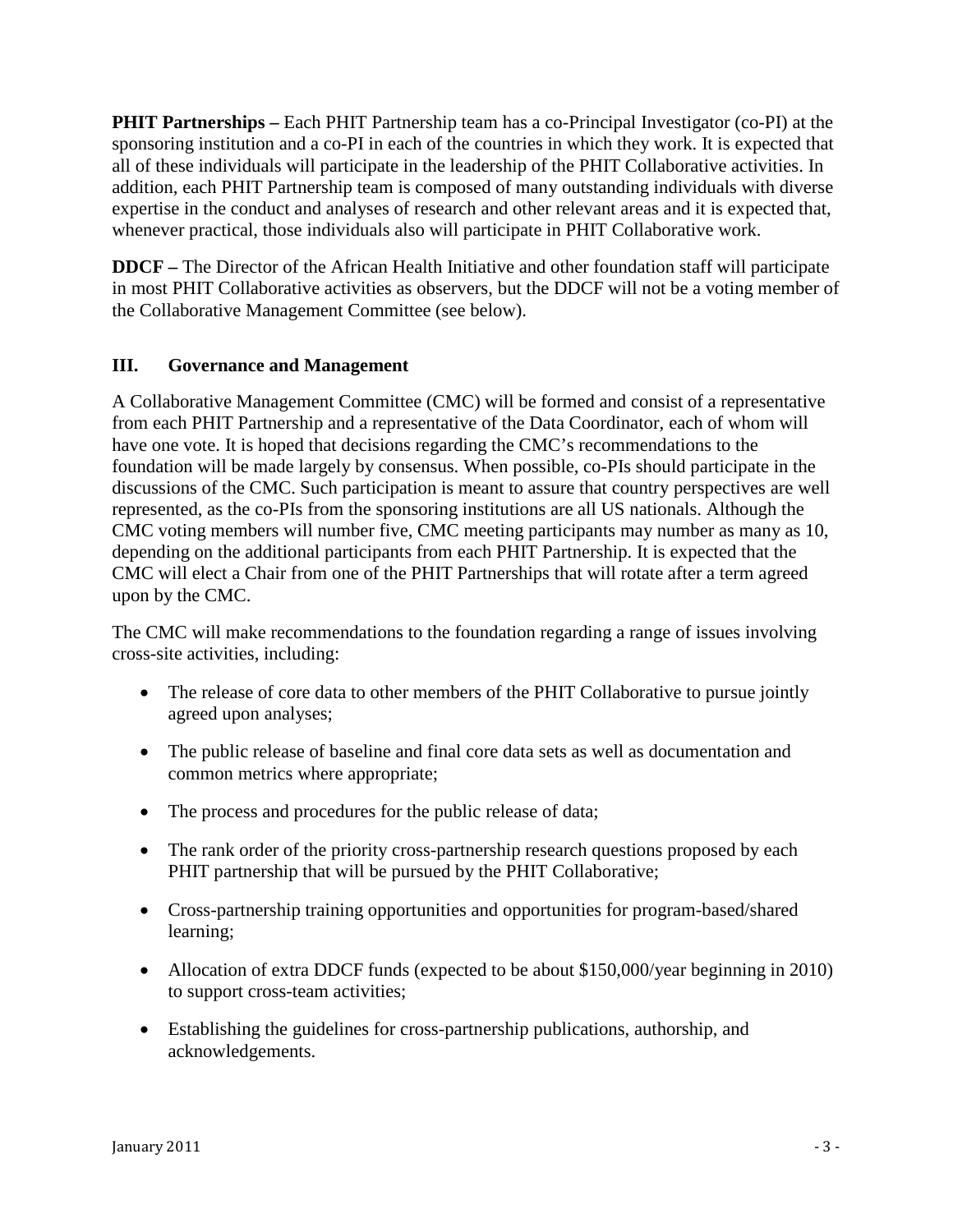It is expected that, when there is a consensus, the foundation will follow the recommendations of the CMC. However, if there is a disagreement among CMC members, the foundation will exercise its right to be the final arbiter. Details about how the CMC review and recommendation processes will be carried out will be worked out by the CMC together with the foundation. The CMC may decide, for efficiency purposes, to form sub-committees, which may include additional members from the PHIT Partnerships with appropriate expertise, to deal with separate issues such as training opportunities or publications. In the case of urgent matters that may arise, the Chair of the CMC may convene an emergency teleconference. A member of the Data Coordinator team will facilitate the CMC's work by ensuring that information is shared in a timely fashion, meetings are convened and meeting agendas are created with input from CMC members. It is expected that the CMC will meet at least 3 times a year (once in person, scheduled to coincide with the Annual PHIT Partnership meeting, and the other two or more times<sup>[2](#page-3-0)</sup> times by conference call).

### **IV. Processes and Guidelines for Shared Data**

#### **A. Establishment and Management of the Collaborative Database**

A data repository will be created to house de-identified data from all of the Partnership sites. The core metrics and documentation data collected by Partnership teams will be provided to the Data Coordinator *at least annually*, and stored in a set of computer-based data files maintained either by the Coordinator or a specialized technical group contracted for this purpose. This latter decision will depend upon the volume and complexity of the data bases and the anticipated needs of the PHIT Collaborative.

Individual level data records from Partnership sites will be kept in site-specific files and maintained using a single file format with full documentation. Additional quality assurance checks and audits will be performed by the Data Coordinator. Any questions will be addressed through consultation with the PHIT Collaborative members from the individual Partnership sites. Each Partnership will be able to download its data from the central databases.

When summary measures or core metrics are provided, the accompanying documentation will include sufficient information so that the metrics could in theory be reproduced. Documentation should include a brief description of the analytic approach, the name and date of creation of the source data file(s), and computer code that computes the metrics or calls standard available routines that perform the computations.

The Partnership data managers will have primary responsibility for quality control, trouble shooting, data collection, and cleaning and uploading the data to the central databases. Any questions concerning quality control or technical assistance in these tasks will be addressed through regular telephone contact and the annual visits to each site by the Data Coordinator.

The Data Coordinator will seek to ensure that the data provided by each Partnership meet minimum quality criteria for cross-site analyses. The Data Coordinator is not responsible for the quality or technical rigor of studies conducted on topics that do not address the PHIT Collaborative core metrics or documentation.

l

<span id="page-3-0"></span><sup>&</sup>lt;sup>2</sup> When issues arise, unscheduled meetings may be requested by the CMC, the Data Coordinator or the foundation.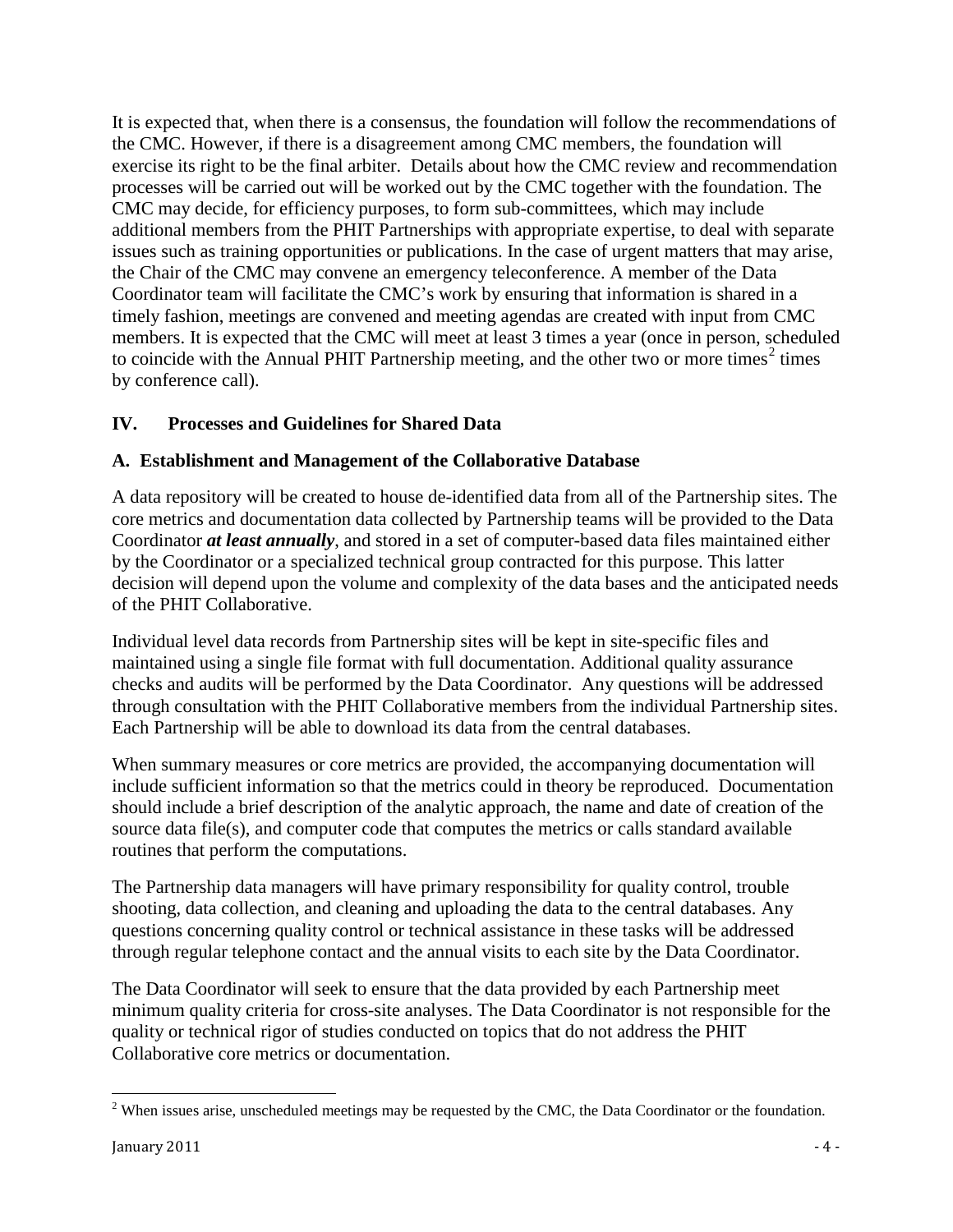In order to stimulate cross site sharing and analysis, the CMC (the PIs and the Data Coordinator) will both generate and review concepts for cross site analyses. At the direction (in writing) of the CMC chair, the Data Coordinator will create needed files of relevant de-identified data and provide these to the designated analysts. Procedures for review, data analysis, and drafting Collaborative manuscripts will be developed by the CMC.

#### **B. Privacy and Confidentiality**

All PHIT Partnerships as well as the PHIT Collaborative are expected to assure the privacy of individuals from whom data have been collected, whether community residents or health workers. Thus, it is expected that prior to uploading any data to the PHIT Collaborative, all identifying personal data will be removed and every effort will be made to avoid the inadvertent identification or likely potential for identification of individual study subjects, health workers, or facilities. Individual level data will be provided where privacy can be assured. As part of assuring privacy, the smallest geographic unit identified in the repository will probably be the district (rather than sub-district or village), although sub-district data may be collected and used by the individual teams in their analyses. The Data Coordinator will not have access to the identifying information or the key that can link the de-identified data sets to its personal identifiers.

#### **C. Data Sharing, Release and Access**

Members of the PHIT Collaborative acknowledge the need to engage closely with regulatory and research institutions in countries where each of the Partnerships work. Priority is placed on respect for national guidance on matters of data access. Further, the PHIT Collaborative will work to assure that there is maximum data access and dissemination of findings in the countries and settings where the data collection occurred.

It is expected that the PHIT Collaborative will make their results publicly available, largely but not exclusively to the wider scientific community through peer-reviewed publications in highimpact peer-reviewed journals.

In addition, prior to receiving DDCF PHIT Partnership grants each of the Partnerships agreed to abide by the "Policy on Data Management and Sharing for the Population Health Implementation and Training (PHIT) Partnerships", reproduced in Annex A for easy reference. This policy requires that each PHIT Partnership submit core metrics along with the relevant documentation to enable usage of the data from a central data base. Further, the agreement outlines a commitment to public access to these data within an agreed timeframe. This timeframe is intended to:

- Ensure the teams that collected the data have sufficient time to analyze, write-up and obtain acceptance for publication of their main study findings;
- Provide the PHIT Collaborative with sufficient time to analyze, write up and obtain acceptance for publication agreed-upon cross site analyses;
- Assure that the larger public health community- in countries where data were collected, Africa more generally, and elsewhere- has timely access to these data so that further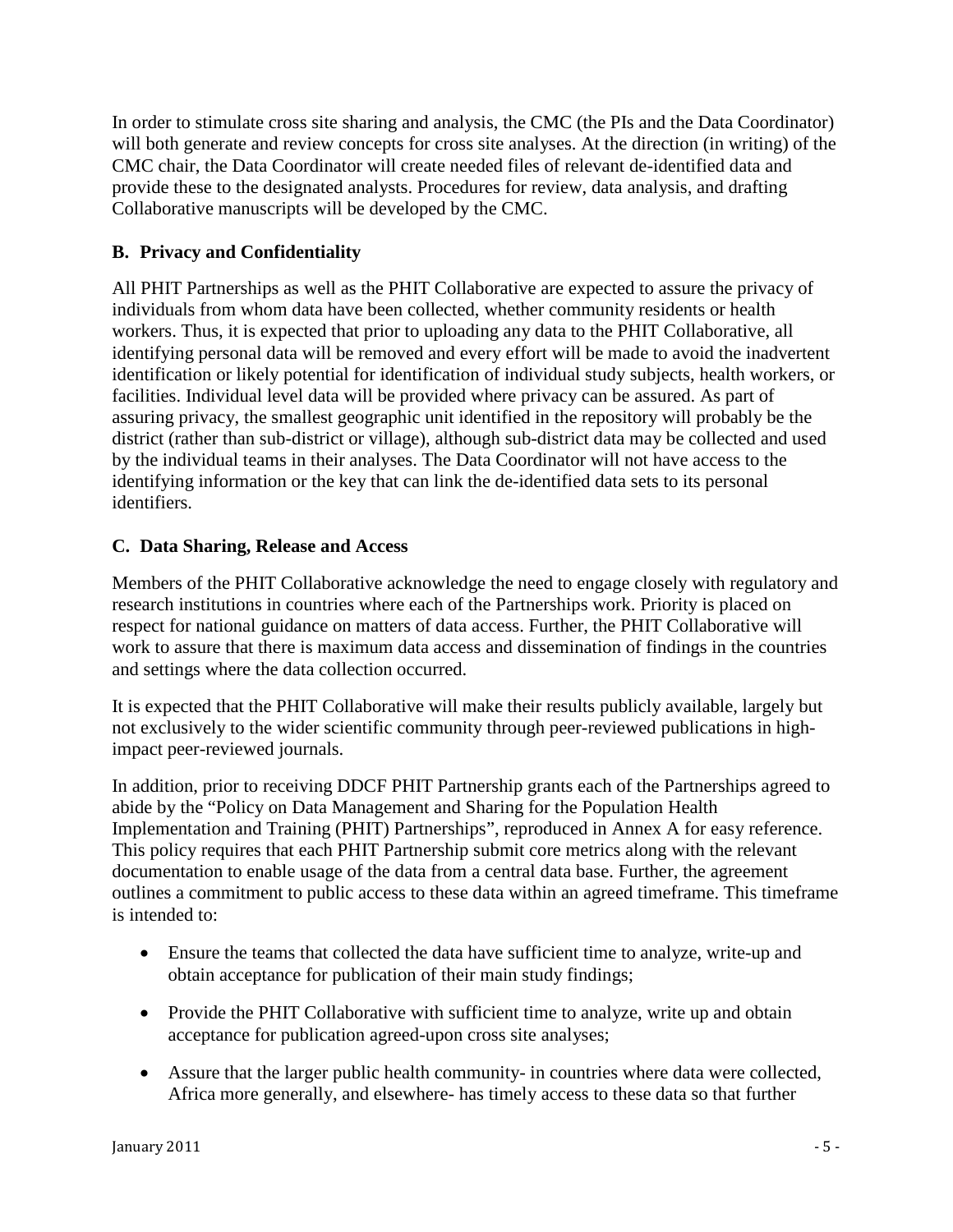analyses can advance understanding of ways to strengthen health systems for the delivery of comprehensive primary care.

Individual site and cross-site publications are expected to adhere to basic principles of reproducible research.<sup>[3](#page-5-0)</sup> In the case of core and common metrics, the Data Coordinator will facilitate this by maintaining careful records of data collection methods submitted by the PHIT Partnerships so that a fully documented data base will be available for public release. For both the individual teams and the PHIT Collaborative, the data collected and its documentation should be sufficient to reproduce the main published analyses, and include a minimal data set, coding manual, and human-readable computer code.

Baseline data collected by each Partnership will be the first data available for cross-site analysis in the Collaborative Database. Assuming that baseline data collection is completed in August 2010, the expectation is that these data will be finalized within the following 6 months. After a review of these data by the Data Coordinator, the data will be declared cleaned and closed. It is expected that the final data will be shared with the national governments prior to their public release. During the next two-year period, cross-site data analysis as agreed upon by the Collaborative Management Committee (CMC) will be pursued as well as any site-specific analyses. At the end of this two year period, estimated to be February 2013, the baseline data sets from all the PHIT partnerships will be made available to the public. The table below describes the expected timeline for the release of the baseline data.

| <b>TASK</b>                                                                                                | <b>TIME LINE</b>   |
|------------------------------------------------------------------------------------------------------------|--------------------|
| Baseline data collection complete                                                                          | Month 0            |
| Partnerships clean and check their data; review data with<br>government authorities per national protocols | Month $0-6*$       |
| Baseline data submitted to Data Collaborative                                                              | Month 7            |
| Data reviewed by Data Coordinator                                                                          | Month $8-9$        |
| Data available for cross-Partnership analyses                                                              | <b>Month 13-30</b> |
| Baseline data shared with public                                                                           | Month 31           |

\* It is acknowledged that timeline for the availability of data from DHS surveys depends on when each country completes the cleaning and release of their DHS data.

A similar timeline will apply to the uploading of mid-term data to the Database. However, it is expected that mid-term data will be released to the public along with the final data set after the end of the PHIT Partnership intervention. Six months will be allowed for cleaning the data at the site and closing the Collaborative Database, followed by 2 years for analysis by the PHIT Partners, both individual and collaboratively. It is likely that none of the intervention and control

<span id="page-5-0"></span> <sup>3</sup> Peng RD, Dominici F, Zeger SL. Reproducible epidemiologic research. Am J Epidemiol. 2006;163(9):783-9.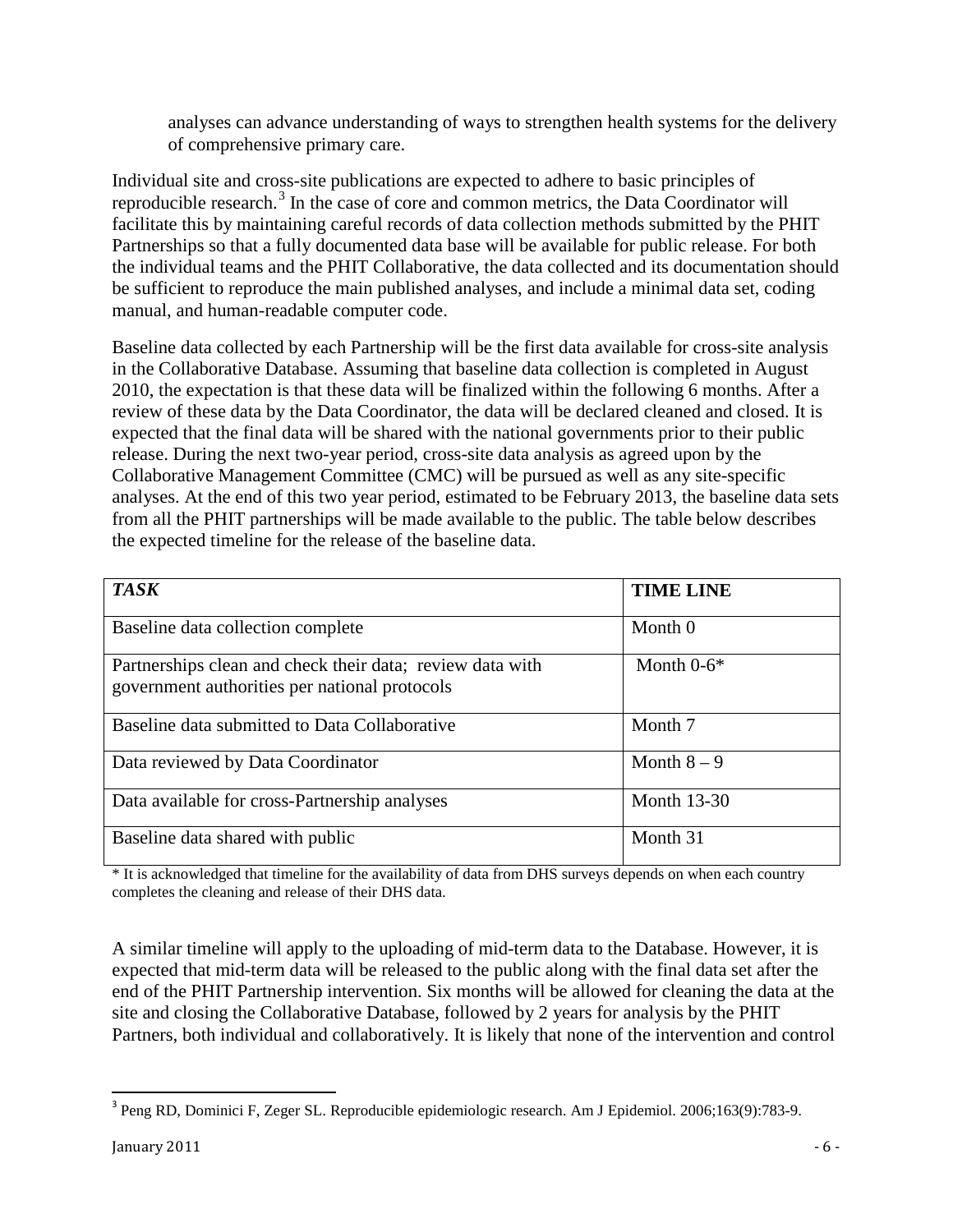site data for a PHIT partnership will be released to the public until two years after the completion of the partnership's intervention.

In preparing data for public release, the following processes will be used:

- The primary data records, including codes that would allow individual identification, will be collected, owned, controlled, and stored by the individual PHIT Partnership teams. The Data Coordinator will not have access to individual identifiers or the key that can link the de-identified data sets to its personal identifiers.
- Partnerships will upload data on core metrics and documentation to the Collaborative databases in accordance with the standardized data collection and management methods agreed upon by the PHIT Collaborative, in order to support multi-site data analyses in accordance with the specific aims of the AHI.
- Specific guidelines on publication, authorship and acknowledgement will be drafted by the Data Coordinator and shared for review, becoming final upon approval by the entire CMC.
- Following review for intellectual property, confidentiality and privacy considerations, and following the embargo period, the PHIT Collaborative will make data publicly available<sup>[4](#page-6-0)</sup>.

The Data Coordinator will not release any data, including to other Partnerships, without prior review and written approval by the CMC.

#### **D. Cross-Partnership Publications and Presentations**

Cross-site publications will be reviewed by the CMC, which may wish to convene a separate Publication Committee for this purpose. Four publication and presentation types are anticipated from the studies conducted by the Partnerships:

#### Type Description

- a General overview of the cross-site framework and the set of core and common metrics to be included in the Collaborative databases. (DDCF expects that a synopsis of the "white paper" will be an early outcome of the foundation's initiative.)
- b Results from the comparative analysis of Partnership data (involving at least two Partnerships and addressing selected priority research questions).
- c "Add-on" analyses (other than those addressing the priority research questions) drawing on data from two or more Partnership sites.
- d Results based on data from a single Partnership.

<span id="page-6-0"></span> $<sup>4</sup>$  Publicly available data are defined as data which are made available by the CMC to individuals who are not</sup> members of the PHIT Collaborative through a process to be specified by the PHIT Collaborative working with the Doris Duke Charitable Foundation.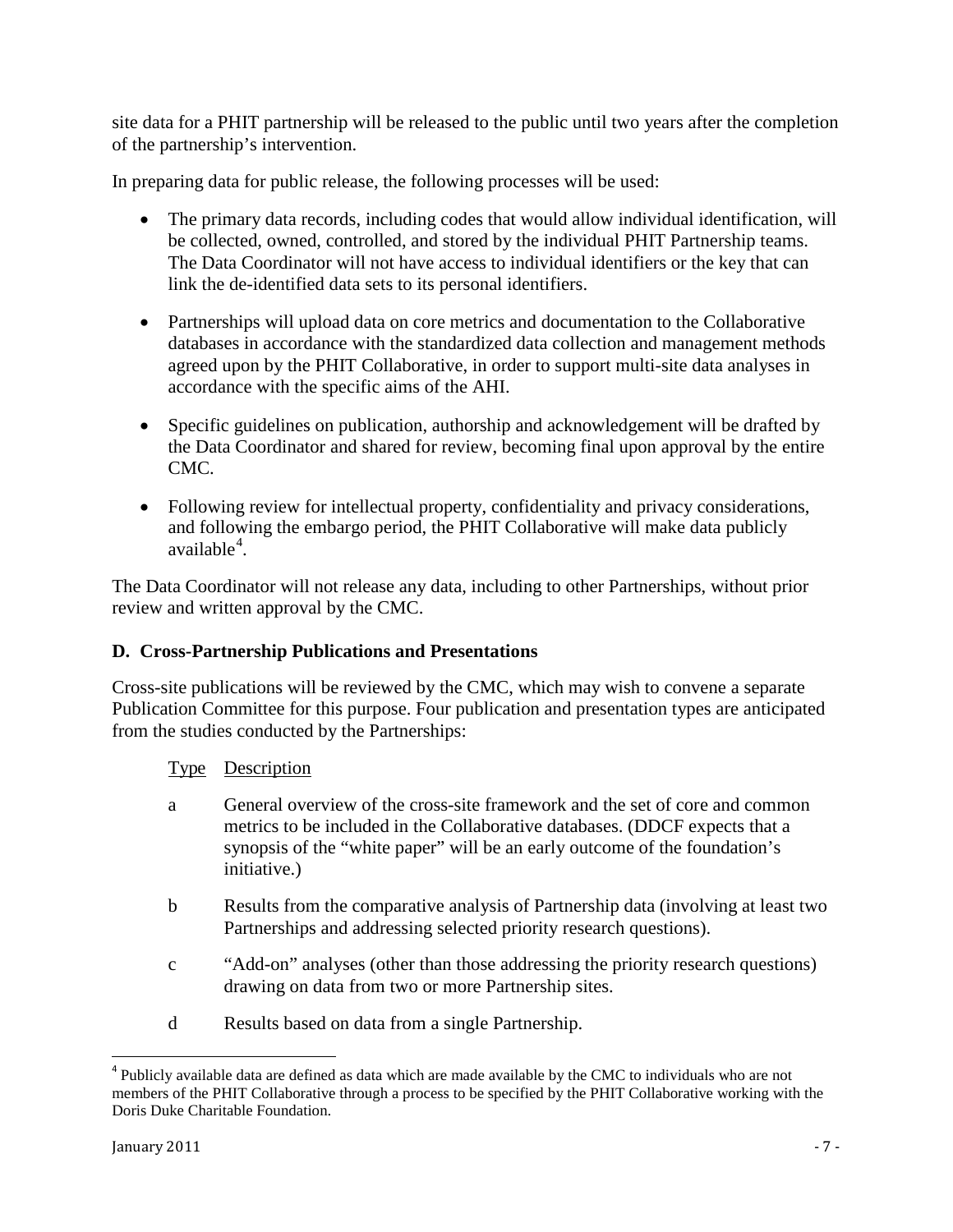#### **Publication Guidelines for PHIT Partnerships:**

- 1. All publications and presentations at major international meetings resulting from the work of any PHIT Partnership should be shared with the local and national governments in advance of publication or presentation and copies of the communications should be sent to DDCF and the Data Coordinator.
- 2. Authorship of all publications and abstracts should reflect the genuine contribution of the collaborating investigators in accordance with best academic publication standards and accepted practices. The PHIT Partnerships aim to increase capacity for research and its publication in the countries in which they work, and it is expected that the authorship of publications will reflect this goal.
- 4. Manuscripts, abstracts and public presentations that fall within types a through c above should be shared with the Collaborative. For example, if two sites plan and publish or present a collaborative study, it is preferable that that Collaborative is notified of the pending publication in advance. In that way, any concerns about pending or actual publications that fall within types a through c can be considered and resolved by the CMC.
- 5. The CMC is not responsible for coordinating or overseeing type d or Partnershipspecific studies. It is desirable that the Collaborative share its data analysis plans, so that the Collaborative members are aware of similar or parallel analyses underway among the sites, thus stimulating identification of additional areas of cross-site collaboration.
- 6. All publications and presentations will use the standard acknowledgement statement provided in the PHIT grant agreement: "This work was supported by the African Health Initiative of the Doris Duke Charitable Foundation."
- 7. The PHIT Collaborative will adhere to the principle and policy of public access of all publications. The policy ensures that the public and broader scientific community has access to the published results of the funded research. It requires scientists to submit journal articles that arise from the AHI to the digital archive PubMed Central [\(http://www.pubmedcentral.nih.gov/\)](http://www.pubmedcentral.nih.gov/). The policy requires that these articles be accessible to the public on PubMed Central to help advance science and improve human health. This policy is consistent with the policy of the US National Institutes of Health which is available at [http://publicaccess.nih.gov/.](http://publicaccess.nih.gov/)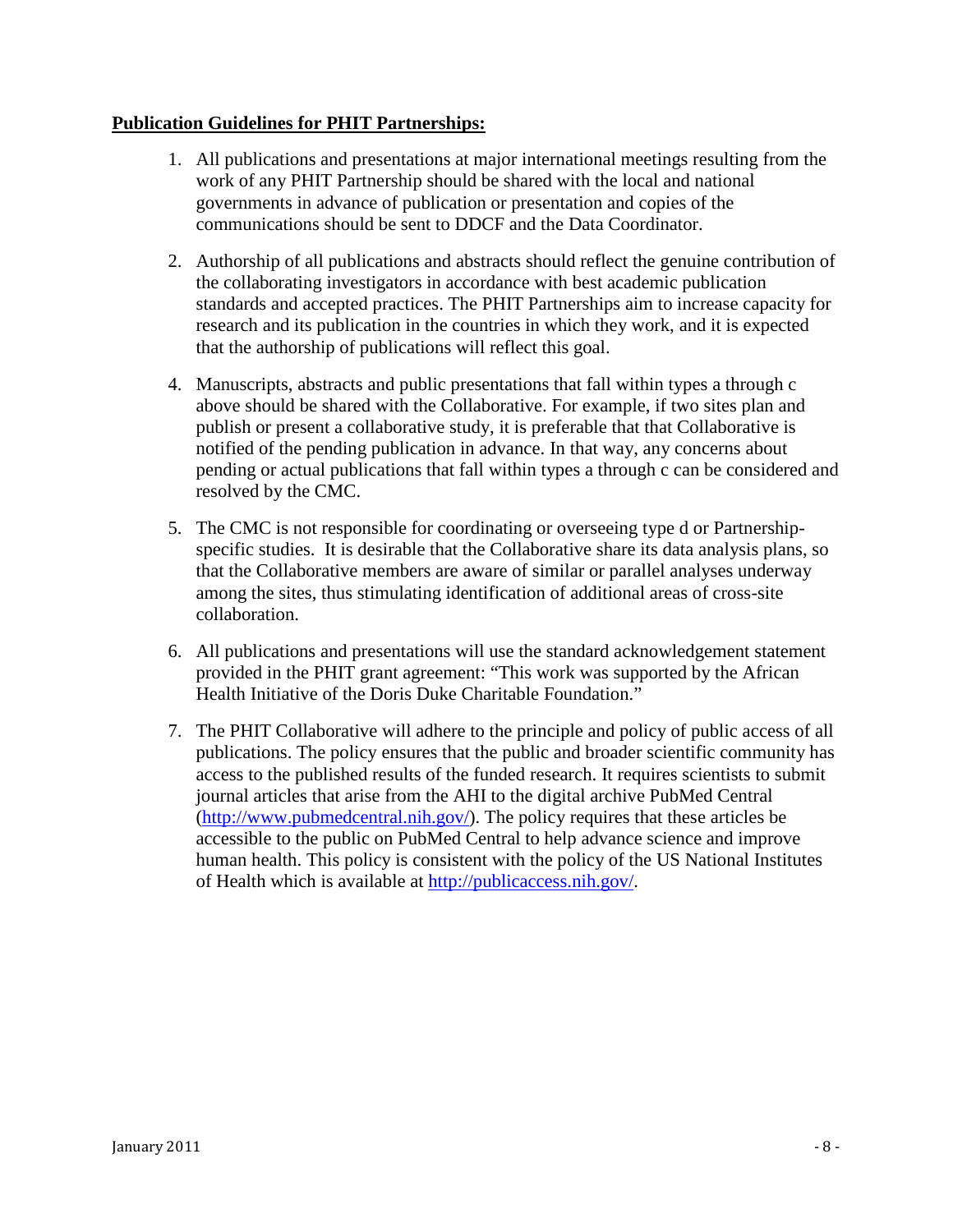#### **V. Role of Technical Advisory Group**

The role of the Technical Advisory Group (TAG) is to provide independent, high-level, technical feedback to the foundation and the Data Coordinator on issues relating to the evaluation and impact assessment of the Population Health Implementation and Training (PHIT) Partnership interventions. Technical issues of concern to the foundation include rigor and suitability of the research design, quality and validity of data collected, alignment of the approaches used with national needs as well as global health priorities. The TAG will be composed of up to 6 members to serve 3 year terms or longer if possible. Figure 1 below illustrates how the TAG will interface with DDCF and the Data Coordinator.

The TAG will provide high level advice to DDCF, as well as to the Data Coordinator on technical matters, including, but not limited to:

- PHIT Partnership study design and implementation;
- Relevance of the core and common metrics being collected by the PHIT partnerships;
- Adequacy of documentation;
- Approaches to measuring cost effectiveness of the PHIT interventions;
- How to best assess the impact of each PHIT partnership and the initiative as a whole;
- How to align the AHI with other global health activities.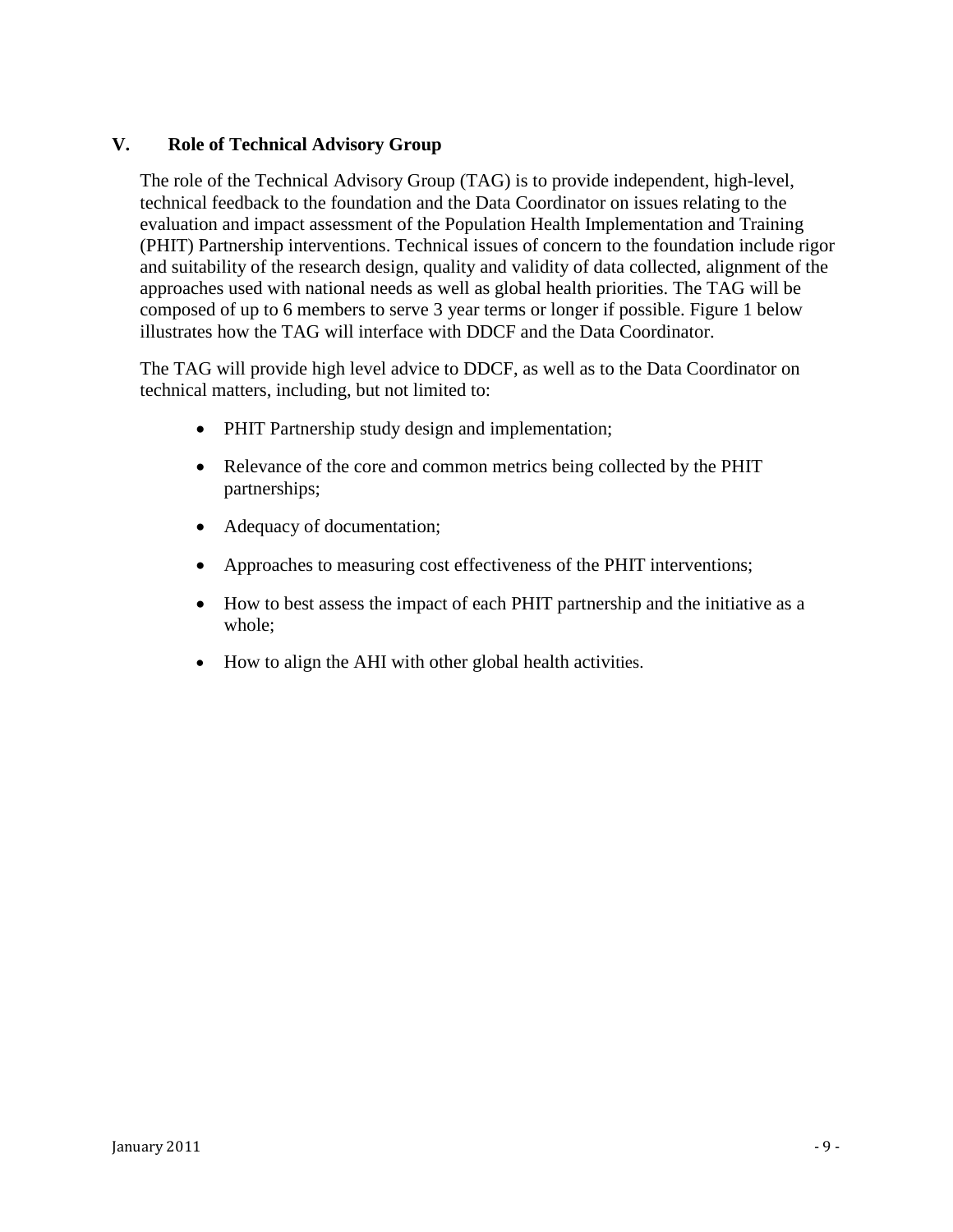

# Figure 1: Data Oversight & Management Structure